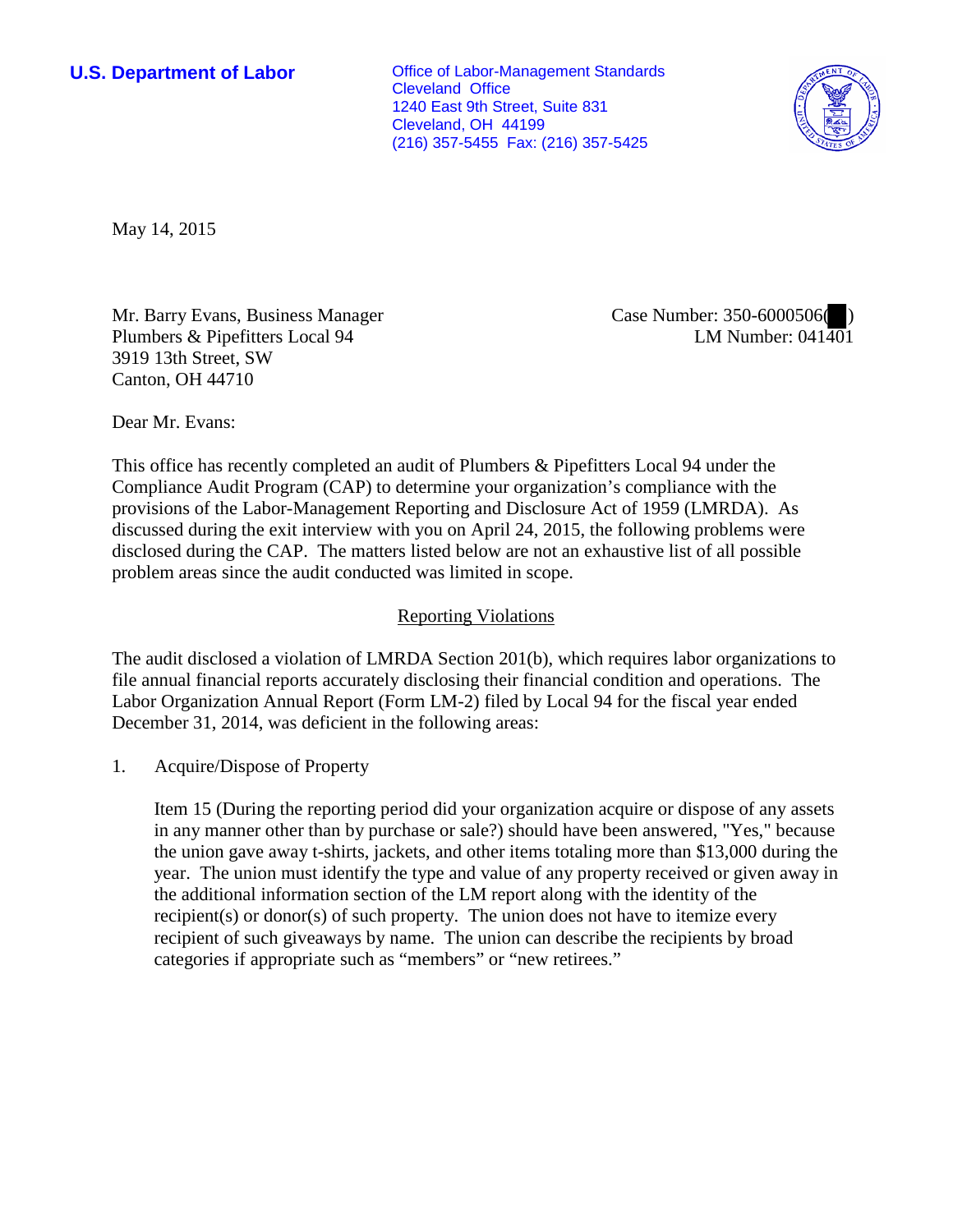Mr. Barry Evans May 14, 2015 Page 2 of 3

2. Disbursements to Officers and Employees

Local 94 did not include some reimbursements to officers in Schedule 11 (All Officers and Disbursements to Officers). It appears that the local erroneously reported these payments in Schedules 15 through 19.

The union must report in Column F of Schedule 11 (Disbursements for Official Business) direct disbursements to officers for reimbursement of expenses they incurred while conducting union business. In addition, the union must report in Column F of Schedule 11 indirect disbursements made to another party (such as a credit card company) for business expenses union personnel incur. However, the union must report in Schedules 15 through 19 indirect disbursements for business expenses union personnel incur for transportation by public carrier (such as an airline) and for temporary lodging expenses while traveling on union business. The union must report in Column G (Other Disbursements) of Schedule 11 any direct or indirect disbursements to union personnel for expenses not necessary for conducting union business.

3. Automobile Expenses

Local 94 did not include in the amounts reported in Schedule 11 (All Officers and Disbursements to Officers) disbursements for the operation and maintenance of union automobiles.

The LM-2 instructions provide two methods for reporting automobile-related expenses. The union must report in Schedule 11 direct and indirect disbursements for the operation and maintenance of union owned and leased vehicles and the operation and maintenance of vehicles owned by union personnel (including gasoline, repairs, and insurance). The union may divide the expenses and report them in Columns F and G based on miles driven for union business (supported by mileage logs) compared with miles driven for personal use.

Alternatively, rather than allocating the expenses between Columns F and G, if 50 percent or more of an officer's use of a vehicle was for official business, the union may report all of the expenses relative to the vehicle assigned to the officer in Column F of Schedule 11 with an explanation in Item 69 (Additional Information) that the officer or employee used the vehicle part of the time for personal business. Similarly, if a vehicle assigned to an officer or employee was used less than 50 percent of the time for business, all of the expenses relative to that vehicle may be reported in Column G with an explanation in Item 69 that the officer used the vehicle partly for official business.

4. Failure to Itemize Disbursement or Receipt

Local 94 did not properly report some "major" transaction(s) in Schedule 18. A "major" transaction includes any individual transaction of \$5,000 or more or total transactions to or from any single entity or individual that aggregate to \$5,000 or more during the reporting period and which the local cannot properly report elsewhere in Statement B. For example,